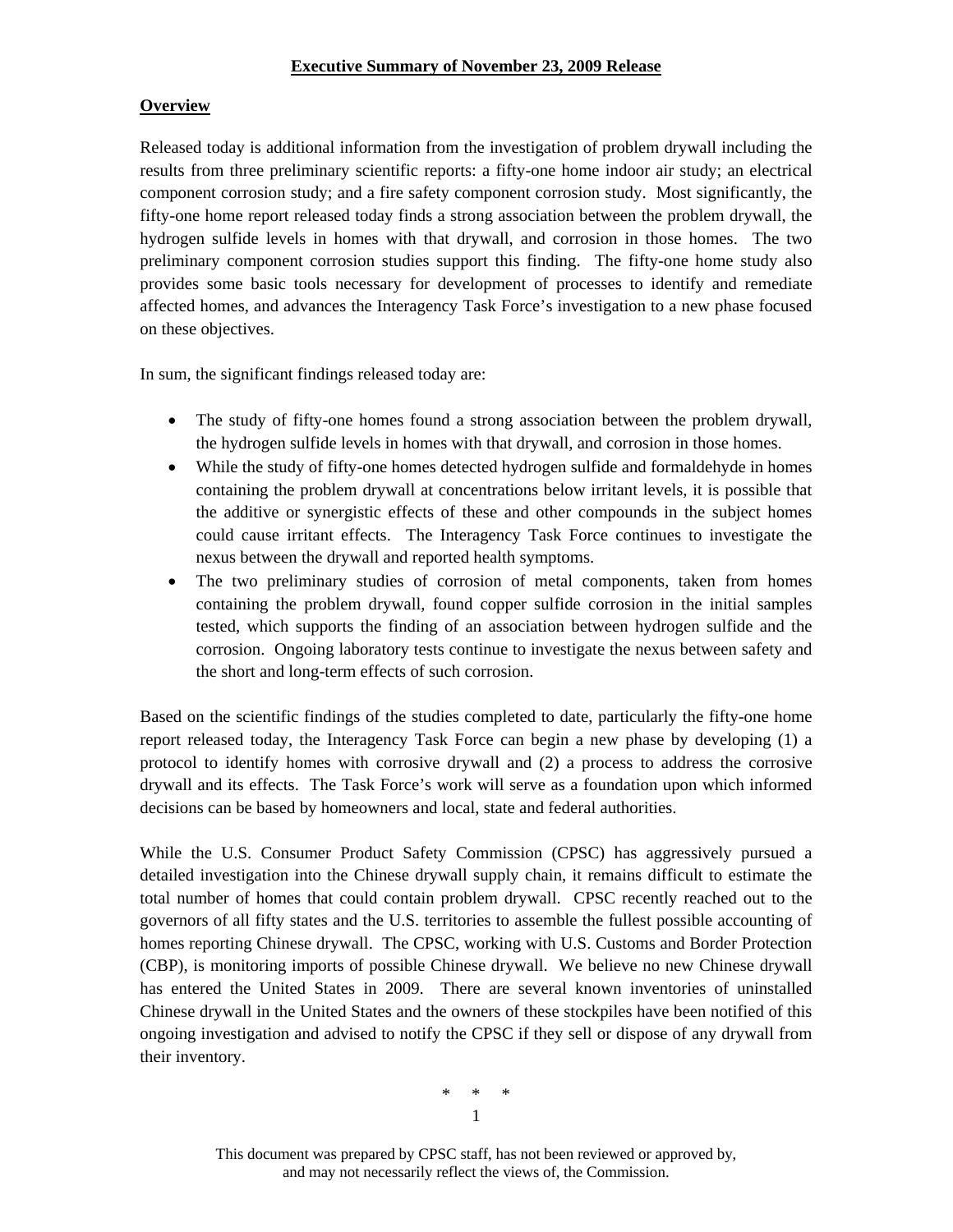## **Introduction**

This scientific investigation has moved as quickly as possible to understand the complex problems presented by the issue of Chinese<sup>[1](#page-1-0)</sup> drywall. While the science of indoor air environments presents significant challenges, the fifty-one home report released today finds a strong association between the problem drywall, the hydrogen sulfide levels in homes with that drywall, and corrosion in those homes. Two preliminary component corrosion studies, also released today, support this finding. The scientific methods used to establish this association in the fifty-one home study provide basic tools necessary for the development of means to identify and remediate affected homes and permit the Interagency Task Force's investigation to begin a new phase focused on these objectives.

This scientific work completed to date has been essential to building the foundation upon which decisions can be based by homeowners and local, state and federal authorities.<sup>[2](#page-1-1)</sup> The investigation continues on several fronts to expand our understanding of this issue – but current information is sufficient to begin to develop and determine the effectiveness of identification and remediation processes that are integral to the path forward for impacted homeowners.

## **Fifty-One Home Study**

 $\overline{a}$ 

Environmental Health and Engineering (EH&E) completed a detailed study of fifty-one homes in Florida, Louisiana, Virginia, Alabama, and Mississippi. (The full report of EH&E is provided as Tab A). EH&E and CPSC staff selected forty-one "complaint" homes based on reported incidents from consumers and ten non-complaint homes as controls. EH&E's investigation of each home included a visit by a team of scientists who gathered detailed data at each location such as: the layout, building materials and air exchange rate of each structure; the configuration of the home's heating and ventilation systems; x-ray fluorescence (XRF) and Fourier transform infrared (FTIR) readings of the installed drywall; the presence and extent of corrosion; and detailed measurements of chemicals in the indoor and outdoor air. Copper and silver metal strips, called "coupons," were also placed in the home for two weeks to test the corrosive environment of each house.

The report concluded that: (1) there was a strong association between the problem drywall, the hydrogen sulfide levels in homes with that drywall, and corrosion in those homes; (2) while hydrogen sulfide and formaldehyde concentrations were associated with corrosion, hydrogen sulfide was an essential component; (3) XRF and FTIR technology could potentially identify problem drywall without the destructive examination of each wall; and (4) while hydrogen sulfide and formaldehyde levels detected in homes containing the problem drywall were at

<span id="page-1-0"></span><sup>&</sup>lt;sup>1</sup> The Interagency Task Force on Chinese Drywall is conducting a broad investigation and its studies have included both Chinese and non-Chinese samples. While this work does reference "Chinese" drywall as a general term, we have not concluded that all Chinese-manufactured drywall may present corrosion or health issues, or that all non-Chinese drywall may not present such issues. 2

<span id="page-1-1"></span> $2$  All reports and information released regarding Chinese drywall can be found at www.drywallresponse.gov.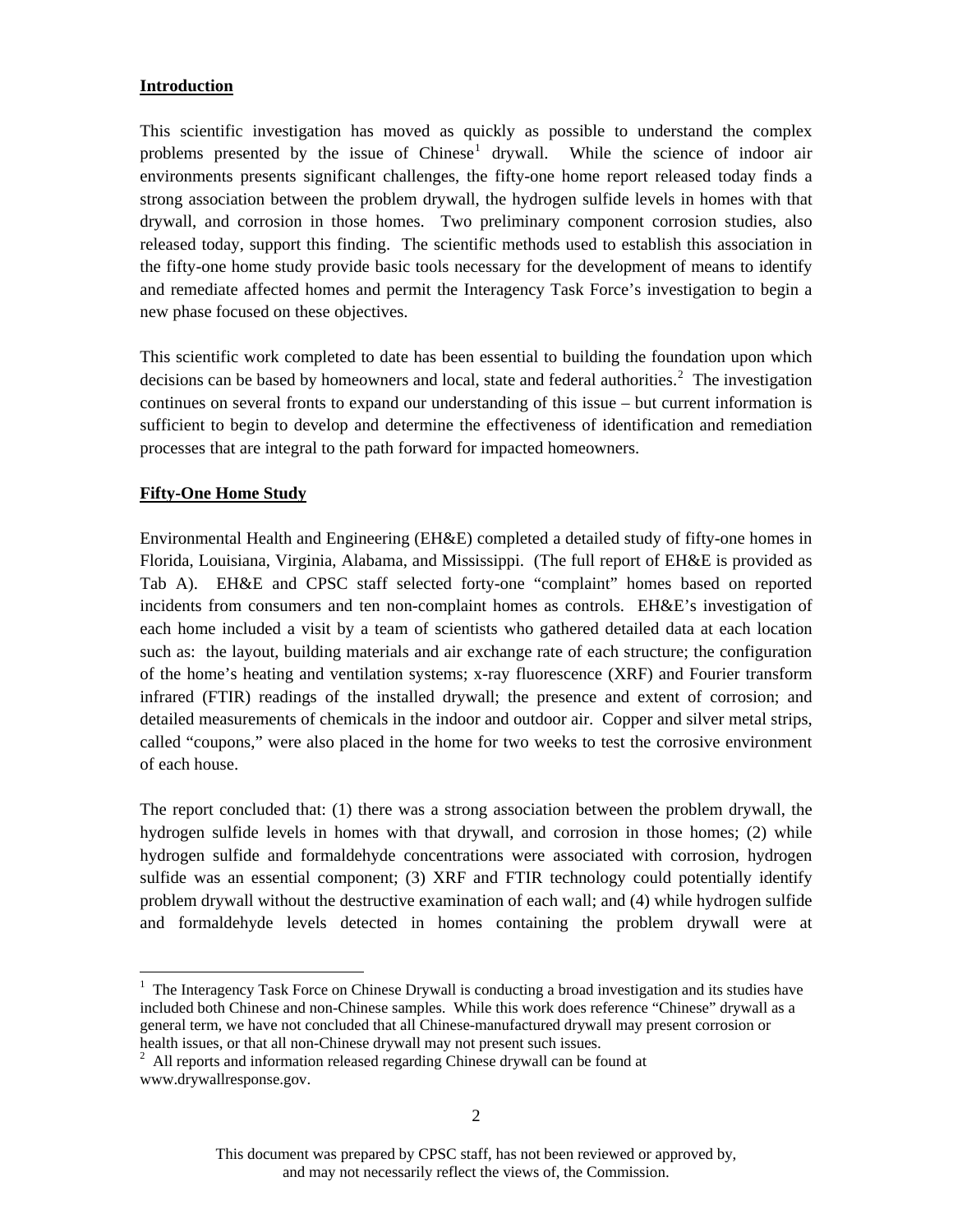concentrations below irritant levels, it is possible that additive or synergistic effects of these and other compounds in the subject homes could cause irritant effects.

The copper and silver coupons showed significantly higher rates of corrosion in complaint homes than in the control homes. The dominant species of corrosion on the coupons was copper sulfide and silver sulfide, as determined by additional laboratory tests. Visual inspection and evaluation of ground wire corrosion also revealed statistically significant greater ground wire corrosion in complaint homes compared to non-complaint homes. EH&E also used hand-held XRF and FTIR instruments to measure levels of strontium and carbonate absorbance in the installed drywall. The study found that the nondestructive XRF and FTIR testing could potentially identify the problem drywall in a home at a sheet-by-sheet level. A significant outcome of this testing is the establishment of these two methods as possible tools for an identification protocol or remediation.

Indoor air chemical monitoring in the fifty-one home study built upon the Interagency Task Force's ten-home air study, released on October 29, 2009. In the fifty-one home study, hydrogen sulfide gas was successfully measured at low levels in the majority of complaint homes by the use of passive samplers deployed in the homes for a two-week period. The concentrations of lowlevel hydrogen sulfide gas were statistically higher in homes identified as containing the problem drywall compared to control homes. Hydrogen sulfide has a low odor threshold and could contribute to the odors identified in the complaint homes. Levels of carbon disulfide, another sulfur gas of interest, varied between complaint and control homes, but the differences were not statistically significant.

Levels of formaldehyde and other aldehydes were comparable in complaint and control homes, and were consistent with levels that are expected in newly constructed homes. This finding was consistent with the previously released ten-home air study that also found formaldehyde in test and control homes.

Upper airway, skin, and eye irritation were common complaints from some occupants in the complaint homes. Both hydrogen sulfide and formaldehyde are known irritants at certain levels, although the concentrations found for each of these compounds in this fifty-one home study were below the irritant levels. Nevertheless, it is possible that additive or synergistic effects of these and other compounds in the subject homes could cause irritant effects.

## **Electrical Components Corrosion Study**

Sandia National Laboratories' (SNL) Materials Science and Engineering Center was tasked to evaluate the nature and extent of conductor metal corrosion that may have occurred in residential electrical components exposed to the problem drywall. The objective was to determine if the corrosion would result in either near or long term electrical safety hazards. (The preliminary report of SNL is provided at Tab B). Electrical components for SNL's analyses were harvested by CPSC staff from six homes in Florida and Virginia which were reported to contain the problem drywall. A preliminary visual inspection by CPSC Electrical Engineering staff of all of the harvested electrical components revealed substantial corrosion of copper wiring, but there were no indications of significant overheating of conductors or conductive parts due to the corrosion events.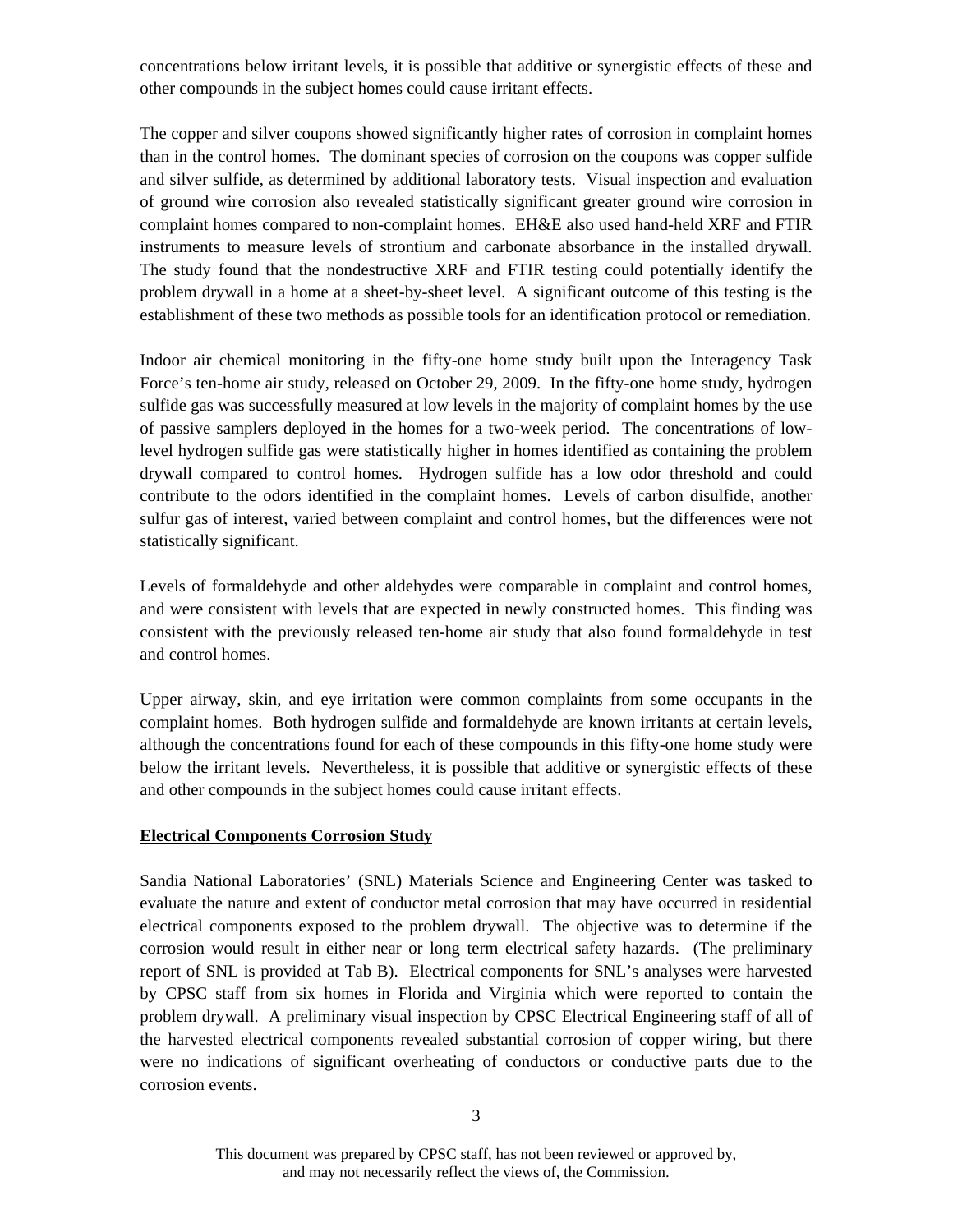SNL examined six severely corroded receptacles and found that wires attached to these receptacles showed several morphologies of copper corrosion products including cauliflowershaped nodules and spongiform (sponge-like) texture. The corrosion nodules were readily found on the surface of the exposed copper wires, while the spongiform texture appeared in microcavities beneath the corrosion nodules. The overall thickness of the corrosion layer varied from almost zero to twenty micrometers.

Elemental analyses of both forms of corrosion indicated the presence of copper, sulfur, and small amounts of oxygen, which strongly suggested the presence of copper sulfide and copper oxide. One sample of corroded copper wire was examined via X-ray diffraction and found to contain copper sulfide in the variety known as digenite  $(Cu<sub>9</sub>S<sub>5</sub>)$  and copper oxide in the variety known as cuprite  $(Cu_2O)$ .

Corrosion of copper wiring was most extensive where bare copper was exposed. Intact electrical insulation on copper wiring appeared to protect the underlying copper conductor from corrosion.

#### **Fire Safety Components Corrosion Study**

The National Institute of Standards and Technology (NIST) presented a preliminary report in its investigation of corrosion on fire safety components based on an initial examination of copper natural gas supply tubing and two air conditioner heat exchanger coils. (The preliminary report of NIST is provided at Tab C).

A thin black corrosion product was found on all of the copper samples examined. Chemical and structural analysis of this layer indicated that this corrosion product was copper sulfide  $(Cu_2S)$ and X-ray diffraction peaks from this corrosion corresponded with those of the mineral diginite  $(Cu<sub>9</sub>S<sub>5</sub>)$ . Corrosion products were also observed on other types of metals in the air conditioning coils in the areas where condensation would frequently make the metals wet. The thickness of the corrosion product layer on a copper natural gas supply pipe was measured and found to be between five and ten micrometers thick. Reduced sulfur compounds, such as hydrogen sulfide  $(H<sub>2</sub>S)$ , were determined to be the most likely candidates to have caused this type of corrosion.

None of the samples examined were failed components and no evidence of an imminent failure was found on any of the samples in this batch. All of the corrosion damage observed was consistent with a general attack form of corrosion that progresses in a uniform manner. No evidence of any type of localized attack was found, but the unpredictable nature of corrosion attack on metals exposed to reduced sulfur components and the exposure duration necessary for initiation of these forms of attack, mean that the number of samples examined to date was too small to draw any conclusion on the relative probability of these forms of corrosion being able to cause or not cause a failure. Ongoing work is designed to determine the extent of corrosion possible during decades-long exposure.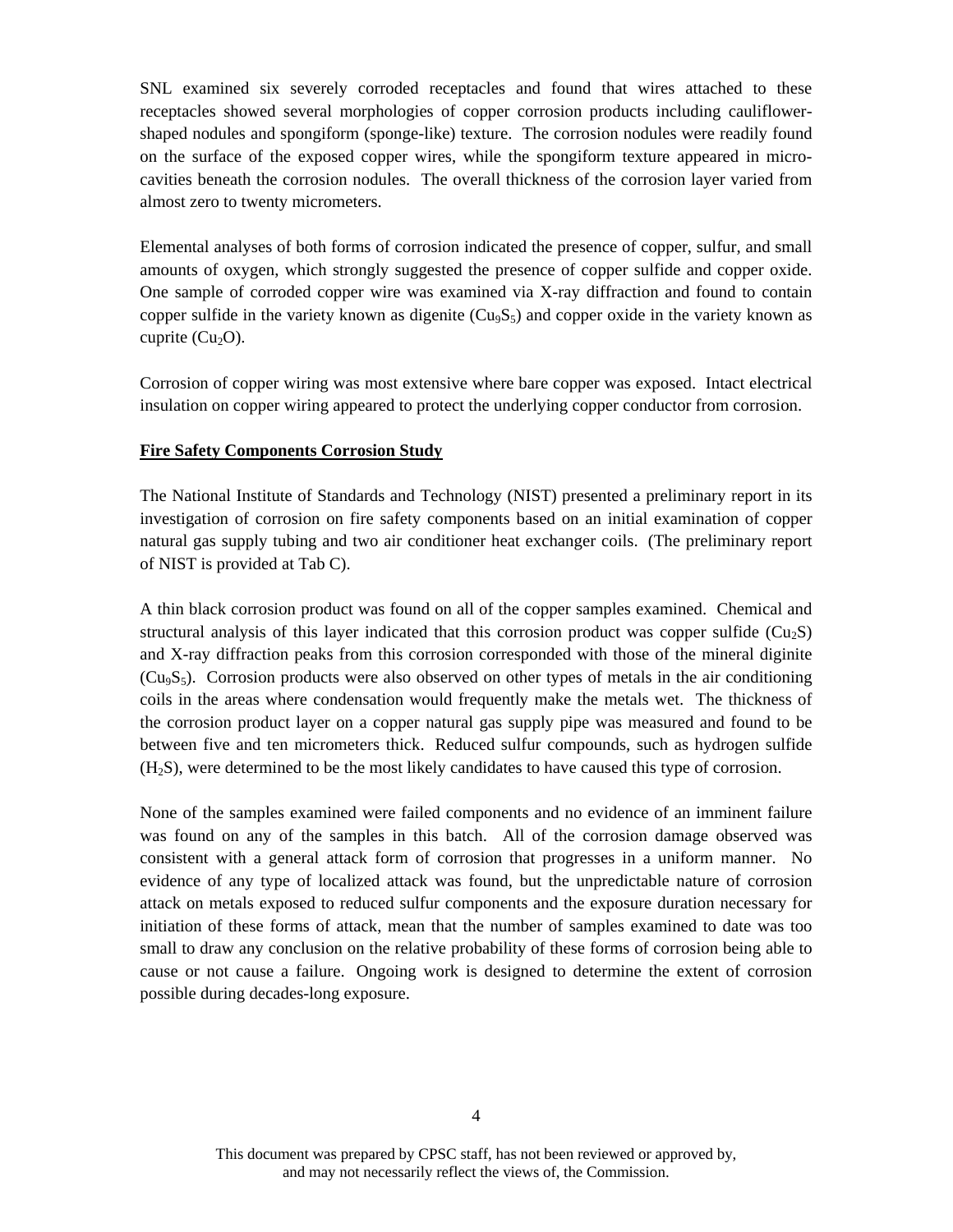# **Interagency Identification and Remediation Protocol Team**

Based on the scientific findings of the studies completed to date, particularly the fifty-one home report released today, the Interagency Task Force can begin a new phase by developing (1) a protocol to identify homes with corrosive drywall and (2) a process to address the corrosive drywall and its effects. The Task Force's work will serve as a foundation upon which informed decisions can be based by homeowners and local, state and federal authorities. Indeed, the Task Force will continue its cooperation with state partners in its development and evaluation of these identification and remediation processes.

The Interagency Task Force has assembled a multidisciplinary team to design a test to identify a home that contains the corrosive environment that we understand now to be characteristic of the problem drywall. This identification protocol could be employed in a screening program of affected homes. The positive results from the coupon and XRF/FTIR testing undertaken by EH&E suggest objective methods to evaluate potentially affected structures. Effectiveness, speed, ease of use, and cost will be principal factors in proposing a final identification protocol.

Remediation options will also be examined, in coordination with the identification protocol, to determine viable means of addressing the corrosive effects and environment in a home. The multidisciplinary team will review and consider all possible remediation approaches including the activities already undertaken by some builders and alternative methods proposed by other parties. The Interagency Task Force could also look to the federal government's experience addressing such contaminants as lead. Again effectiveness, speed, ease of use, and cost will be determinative factors in evaluating remediation methods.

The Interagency Task Force monitors closely the array of products and opinions offered to homeowners about Chinese drywall in the media and marketplace regarding identification and remediation. The Interagency Task Force is committed to sorting through the facts and conjecture and presenting consumers with substantiated scientific information.

# **Continuing Scientific Investigation**

This scientific work completed to date has been essential to building the foundation upon which decisions can be based by homeowners and local, state and federal authorities. Today's reports advance the work released on October 29, 2009, where the Interagency Task Force was able to identify preliminary differences in the chemical composition and emissions between Chinese and non-Chinese drywall. The scientific investigation of the drywall matter continues in parallel to the new path forward towards identification and remediation solutions. These ongoing studies are:

• *Chamber Studies* – Work at Lawrence Berkeley Laboratories (LBL) continues on samples of Chinese and non-Chinese drywall to isolate the chemical emissions. Results from this investigation will present a better understanding of the specific compounds the problem drywall is contributing to indoor environments. The identification of these specific compounds emitting from drywall is also necessary to know what chemicals to use in the investigation of long-term corrosion.